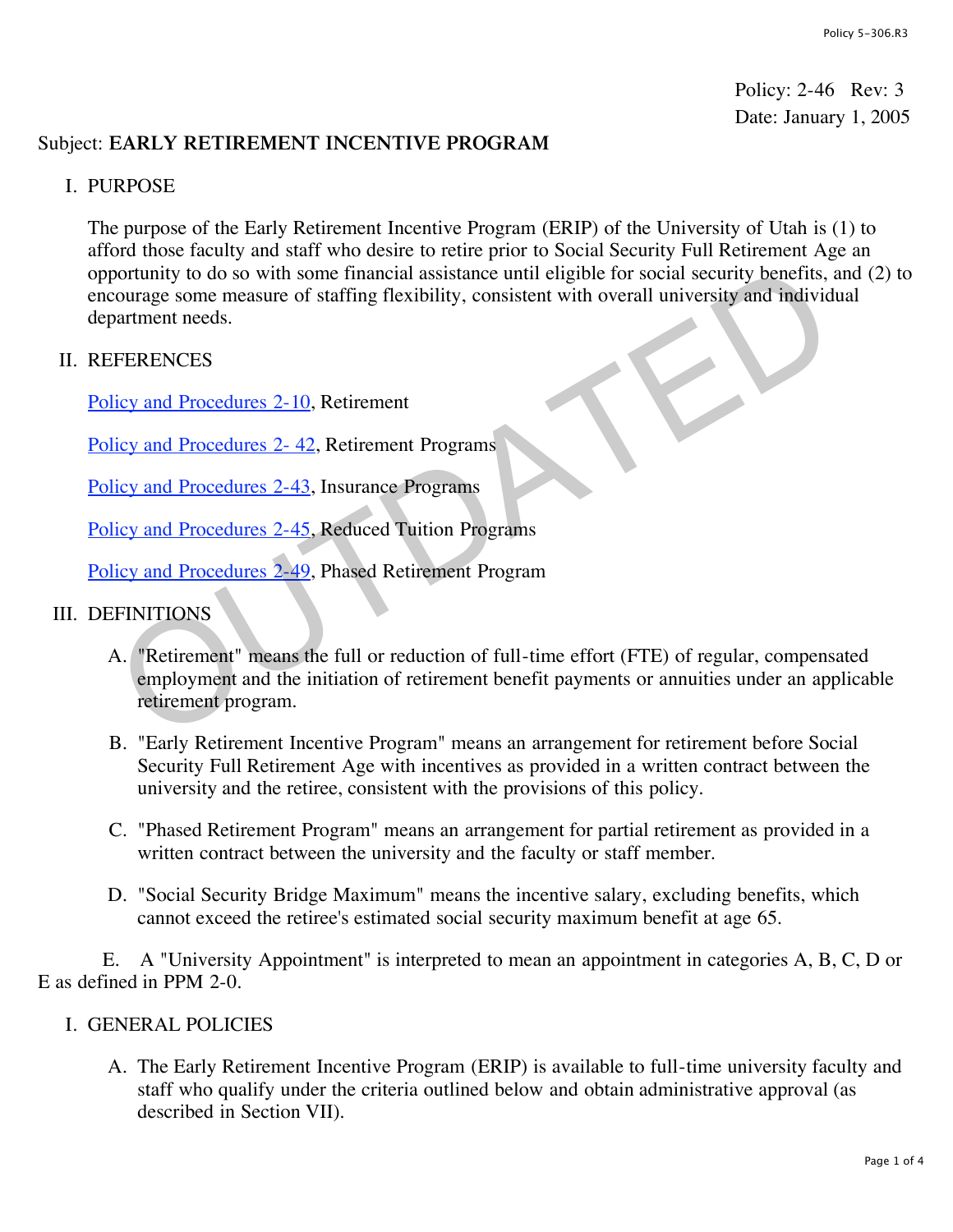- B. Participation in the Early Retirement Incentive Program is not an entitlement or a right automatically available to all persons who meet the eligibility criteria. The university reserves the right to limit the total number of participants in the ERIP in order to preserve the viability of a department's basic programs and the integrity of its financial resources.
- C. When a faculty or staff member receives approval to participate in the ERIP, thirty (30) percent of the position salary (or the social security bridge maximum plus 10 percent of the salary before retirement) will be set aside by the university to cover the retirement incentive payment, related payroll expenses, and health benefits. The cognizant vice president (as is the case with any vacant position), shall determine whether the department will be allowed to retain the remaining salary.

## II. ELIGIBILITY CRITERIA AND LIMITATIONS

- A. Persons with a University Appointment of 75% full- time or greater whose age combined with years of service at the University of Utah totals 75 or more, provided they have reached a minimum age of 60, are eligible for the ERIP. Participants in the University Phased Retirement Program are eligible for ERIP as long as they meet the ERIP eligibility criteria. related payon exploses, and nearlif beneficials. The cognizant vice pressident (as is the car<br>any vacant position), shall determine whether the department will be allowed to retain<br>remaining salary.<br>
IGIBILITY CRITERIA AND
- B. "Years of service" at the University of Utah need not be continuous, but an individual must have worked at the university at least five years in succession immediately prior to the proposed date for early retirement. Only those years in which the individual has worked 75% FTE or greater will qualify for credit in ERIP.
- C. Approved leaves of absence with pay will qualify for eligibility credit.
- D. Persons in the following circumstances are not eligible for participation in the ERIP:
	- 1. Any person who has received notice of termination, notice of nonrenewal of contract, or notice of suspension during the previous twelve months.
	- 2. Any person who is retiring under the disability provisions of the university's long-term disability program.

# III. INCENTIVE AND BENEFIT INFORMATION

- A. Cash Incentives
	- 1. Persons eligible and approved for ERIP will receive an annual cash incentive payment until the earlier of attainment of Social Security Full Retirement Age or for sixty (60) months. Payments will be made in biweekly installments.
	- 2. The cash incentive will be the lesser of 20 percent of the participants annual university salary at the time of early retirement or the estimated social security bridge maximum benefit for which the retiree will be eligible at Social Security Full Retirement Age. If the employee is on a phased retirement, the incentive payment will be base on the phased retirement salary at the time of early retirement. The salary calculation may include summer services if the individual is on a nine-month contract but shall exclude overtime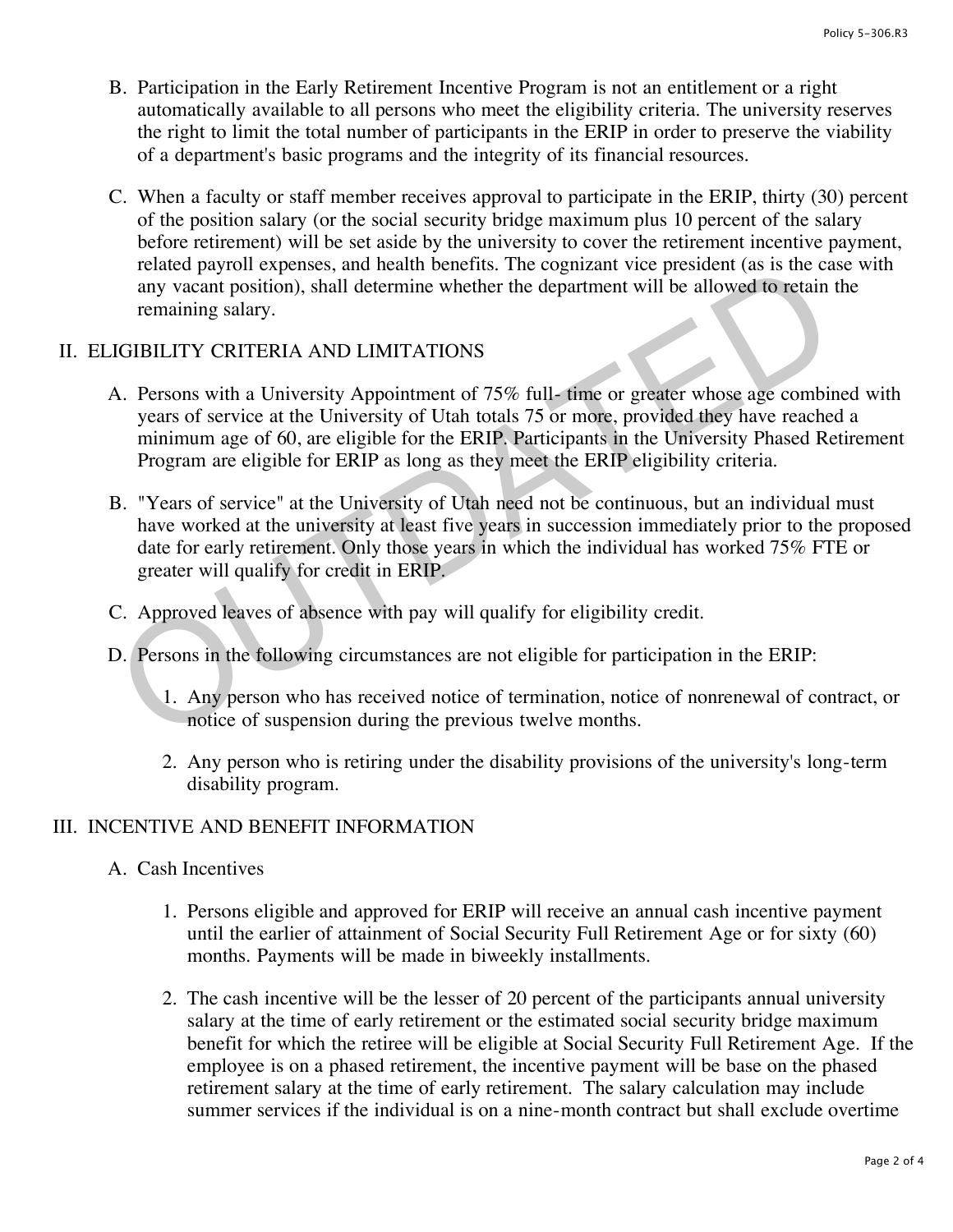or overload payments.

- 3. The incentive payment shall be increased annually by the average percentage increase in the university's education and general personal services budget appropriated by the legislature subject to the estimated Social Security maximum benefit for which the retiree will be eligible at Social Security Full Retirement Age.
- B. Benefits
	- 1. The university will provide health insurance coverage to the ERIP participant and his/her dependents equal to the coverage provided to fulltime employees for up to five years after the date of early retirement or until Social Security Full Retirement Age.
	- 2. No further contribution will be made by the university to the employee's TIAA-CREF or State Retirement account.
- 3. No further contribution will be made by the university to the retiree's life insurance. The retiree may convert the group life insurance coverage to a private plan without a physical examination by applying directly to the life insurance carrier and paying the required premium within 30 days. 1. The university will provide health insurance coverage to the ERIP participant and<br>dependents equal to the coverage provided to fulltime employees for up to five y<br>the date of early retirement or until Social Security F
	- 4. Retirees under the ERIP are ineligible for disability and other benefits provided through the university.
	- 5. Individuals participating in ERIP are eligible for those benefits given to faculty and staff members who retire at Social Security Full Retirement Age or later as described in **PPM**  $2 - 10$ .
	- 6. Accrued vacation leave will be paid in lump sum at the time of early retirement in accordance with PPM 2-41.
	- 7. Any remaining financial incentives will end thirty days after the death of the retiree. Health insurance coverage and tuition benefits will be extended to surviving spouses and eligible family members in accordance with established university policies (se[e PPM 2-](http://www.regulations.utah.edu/humanResources/5-303.html)  $\frac{43}{2}$  [2-10](http://www.regulations.utah.edu/humanResources/5-112.html) an[d 2-45\).](http://www.regulations.utah.edu/humanResources/5-305.html)

## IV. PROCEDURES

- A. Eligible employees who wish to participate in ERIP must contact the Benefits Department to determine eligibility. The early retirement applicant should submit the appropriate paperwork to their immediate supervisor, normally the department chairperson or director, at lease nine months, but not more than one year, prior to the proposed date of early retirement. This notice provision may be waived by mutual agreement of the department chairperson or director, the cognizant dean or vice president, and the faculty or staff member.
- B. The immediate supervisor shall forward the request, accompanied by his/her recommendation, to the cognizant dean or director who will obtain confirmation of eligibility from the benefits section of the human resources department. Recommendations from deans or directors will be